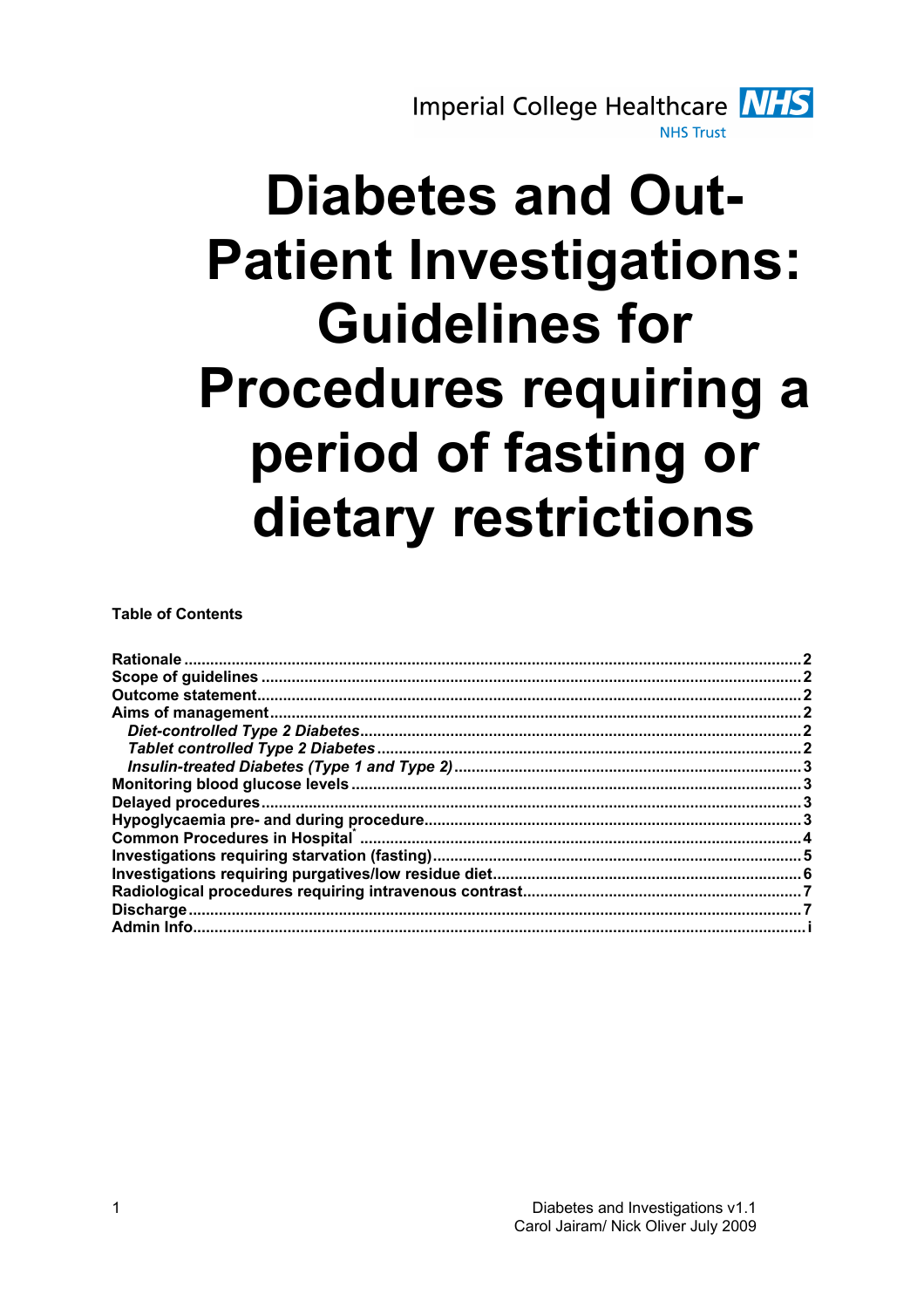## Rationale

Metabolic stress during investigative procedures is less than during surgical procedures but still requires appropriate management to reduce the risk of adverse outcomes. In preparation for investigations there may be a need for fasting, bowel preparation, dietary restrictions (low residue diet) and fluid restrictions. The period of disruption could last from 4 hours to 3 days, depending on the nature of the investigation.

Preparation prior to an investigative procedure or test will affect normal routine and lifestyle. Alteration of eating pattern and/or lifestyle can adversely affect the management of diabetes. This is because the timing and nature of meals and medicines is different than usual resulting in higher risk of hypoglycaemia and hyperglycaemia.

In order to minimise disruption to pharmacological therapies and consequently glycaemic control, a structured, co-ordinated approach to management should be adopted. This involves consideration of the type of diabetes, pharmacological treatment, duration of starvation, use of bowel preparation and time of procedure on the day's list.

## Scope of guidelines

This guidance is intended for use in the management of diabetes in people who are due to undergo elective procedures which require a period of fasting. It is aimed at medical staff and nursing staff who must communicate the person's diabetes status at time of booking the procedure with extended medical teams. This ensures good communication between teams and increased likelihood of the patient being placed on a morning list, as far as possible.

## Outcome statement

The aim of co-ordinated management is to ensure that procedures are completed with minimum amount of disruption to the stability of glycaemic control and reduced risk of adverse outcomes.

## Aims of management

- 1. To ensure correct preparation for the investigation and appropriate adjustments to diabetes treatment
- 2. To prevent hypoglycaemia
- 3. To prevent hyperglycaemia which may predispose the patient to ketoacidosis in type 1 diabetes
- 4. To ensure that procedures are scheduled as early as possible on daily list
- 5. To avoid cancellation of procedures
- 6. To avoid undue psychological stress to the patient
- 7. To return the patient as soon as possible to usual diet and medication routine so as to reduce prolongation of disruption to glycaemic control

## Diet-controlled Type 2 Diabetes

Patients controlled by diet alone have sufficient endogenous insulin production to require monitoring of blood glucose levels only. Management can proceed as for a patient without diabetes.

## Tablet controlled Type 2 Diabetes

Sulphonylureas (e.g. Gliclazide, Glipizide, Glimepiride, Glibenclamide) dose may require 50% reduction during bowel preparation to reduce risk of hypoglycaemia.

Omit diabetes medication on morning of procedure. Resume usual diabetes medication with food after procedure.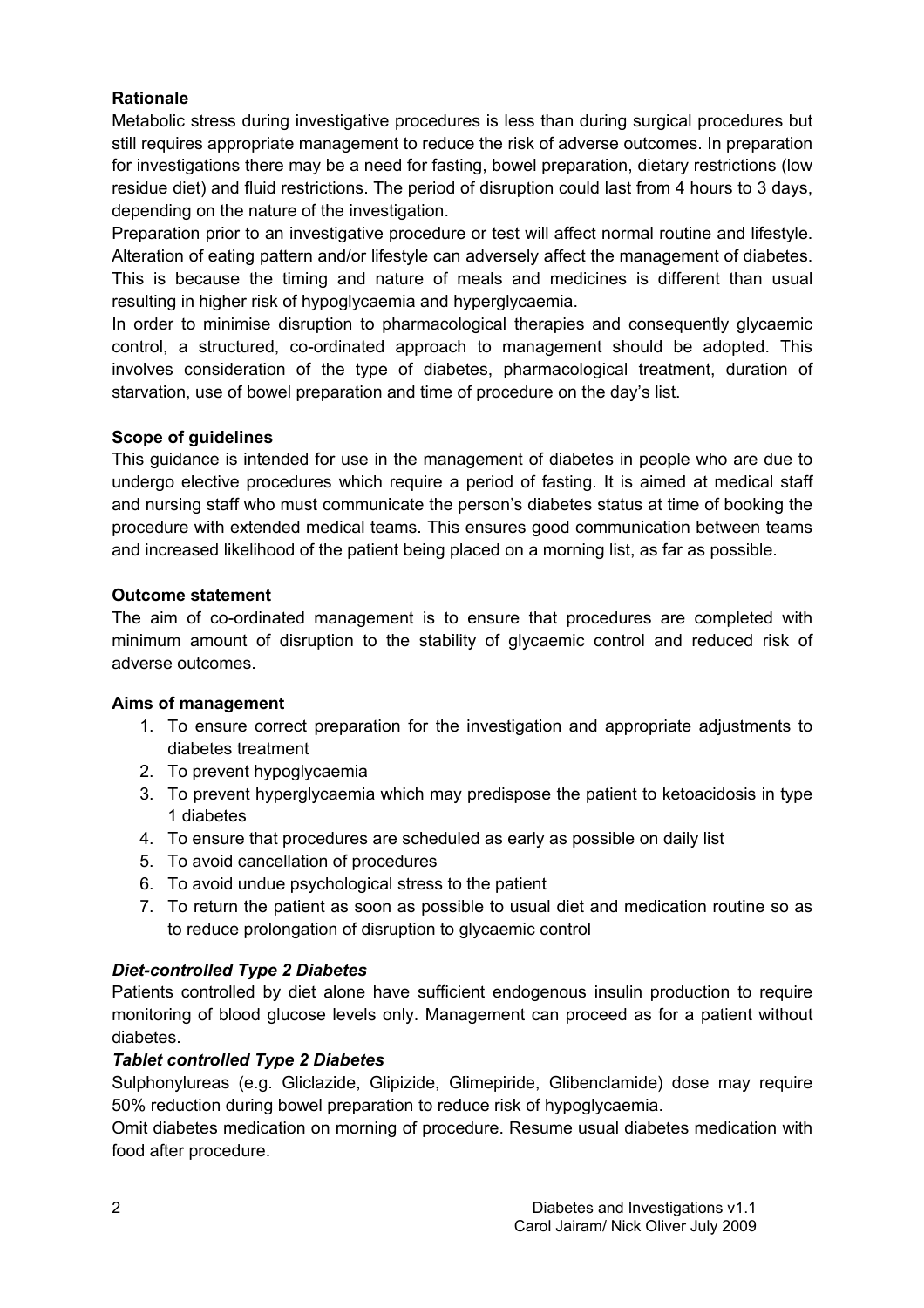## Insulin-treated Diabetes (Type 1 and Type 2)

Requires reduction of 30 – 50% total insulin dose prior to fast to prevent hypoglycaemia. People with type 1 diabetes should always continue basal (long- acting) insulin as normal. Basal insulin preparations include Lantus, Levemir, Insulatard & Humulin I. Resume normal insulin, as prescribed, with food following procedure.

If twice daily insulin regimen is restarted at lunchtime it is recommended that half of the normal 'breakfast' insulin dose should be prescribed with lunch after procedure

## Monitoring blood glucose levels

Target blood glucose levels: 6 – 10 mmols/l

Blood glucose levels should monitored be  $1 - 2$  hourly during the procedure to ensure that hypoglycaemia is detected early and treated promptly. Once eating and drinking, the frequency of monitoring may be reduced.

## Delayed procedures

If the procedure is delayed until nearing midday, IV fluids and insulin sliding scale must be commenced for all patients treated on insulin. This ensures that the patient is well-hydrated, comfortable and reduces risk of ketoacidosis in patients with type 1 diabetes.

## Hypoglycaemia pre- and during procedure

Initiate treatment for hypoglycaemia if blood glucose levels fall below 4.0 mmols/l. See guidelines on Management of Hypoglycaemia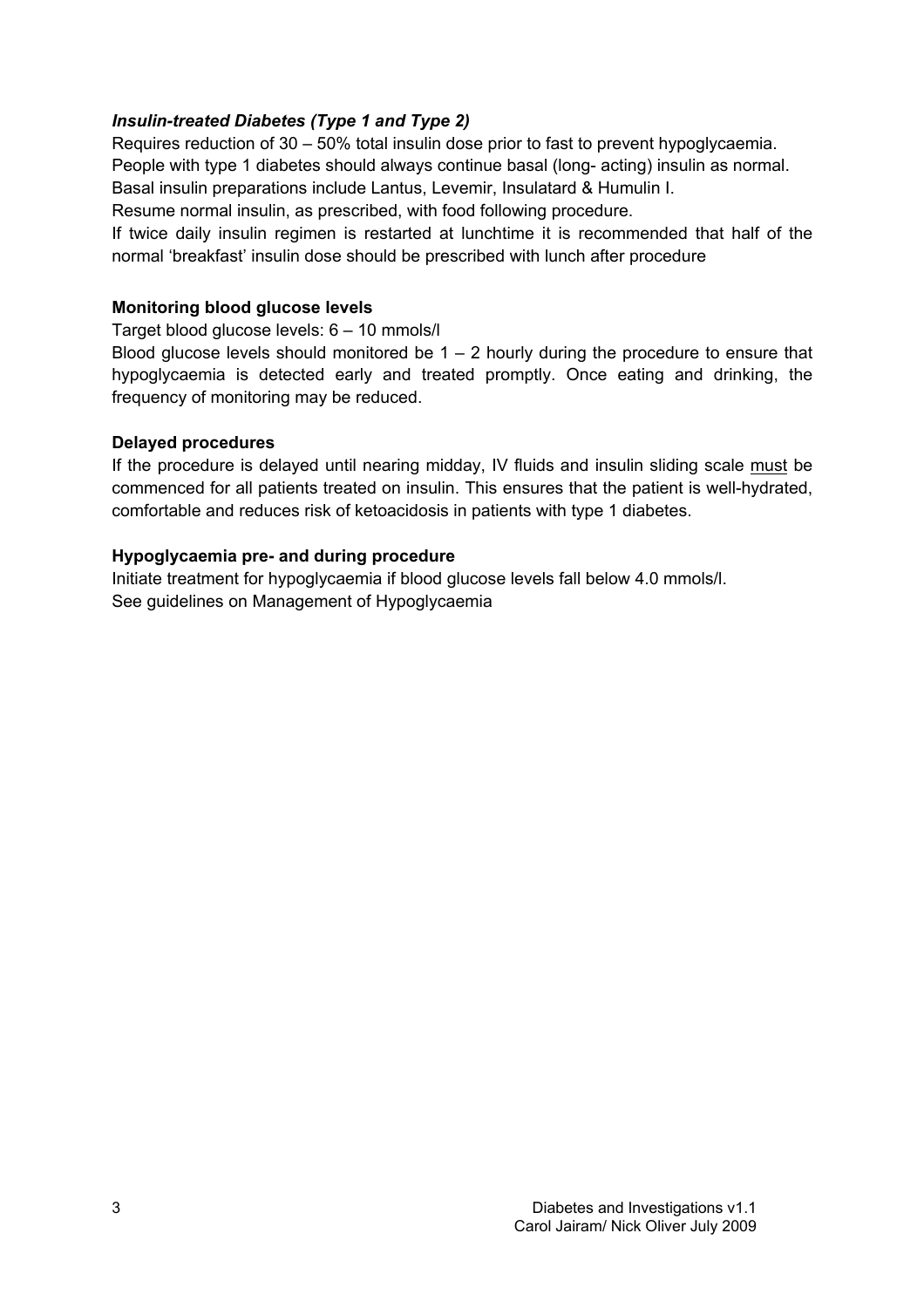# Common Procedures in Hospital\*

| Radiological                                     | <b>Endoscopic</b>                                     |
|--------------------------------------------------|-------------------------------------------------------|
| Small bowel meal (12)                            | Oesophagogastroduodenoscopy (OGD) (6)                 |
| Barium meal +/- follow through (12)              | Oesophageal dilatation (6)                            |
| Barium enema (No solid food the day prior to     | Gastroscopy (6)                                       |
| $test)$ (6)                                      |                                                       |
| Ultrasound Liver and gall bladder (6)            | Endoscopic<br>retrograde<br>cholecystopancreatography |
|                                                  | $(ERCP)$ (6)                                          |
| CT scan of abdomen (6)                           | Colonoscopy (Bowel prep + 6 hours fast)               |
| CT pneumocolon (Bowel prep + 6 hours fast)       | Endoscopic ultrasound (6)                             |
| Cardiac angiography +/- Stenting (4)             | Flexisigmoidoscopy (Bowel prep + 6 hours fast)        |
| Cardiac ablation (4)                             | Breath test (12)                                      |
| Magnetic resonance cholecystopancreatography     | Oesophageal manometry (12)                            |
| $(MRCP)$ (4)                                     |                                                       |
| MR scan gallbladder (4)                          | Capsule endoscopy (Low residue diet + 12 hrs)         |
| Ultrasound upper and lower abdomen (4)           | Bronchoscopy +/- Lung biopsy (4)                      |
| CT abdomen and pelvis (4)                        |                                                       |
| Coronary angiogram/catheterisation (2)           |                                                       |
| Transoesophageal echocardiogram (TOE) (6)        |                                                       |
| Cardioversion (6)                                |                                                       |
| Cardiac ablation (4)                             |                                                       |
| Renal angiogram $(4 - 6)$                        |                                                       |
| IV Urogram (4)                                   |                                                       |
| Liver biopsy (4)                                 |                                                       |
| IV Cholangiogram (6)                             |                                                       |
| Pacemaker insertion (4)                          |                                                       |
| PFO closures (6)                                 |                                                       |
| Mitral clips (6)                                 |                                                       |
| Transcatheter Aortic Valve Implantation TAVI (6) |                                                       |

\*This list is not exhaustive but merely aims to highlight the more common tests and procedures

Number in parentheses denote recommended period of fasting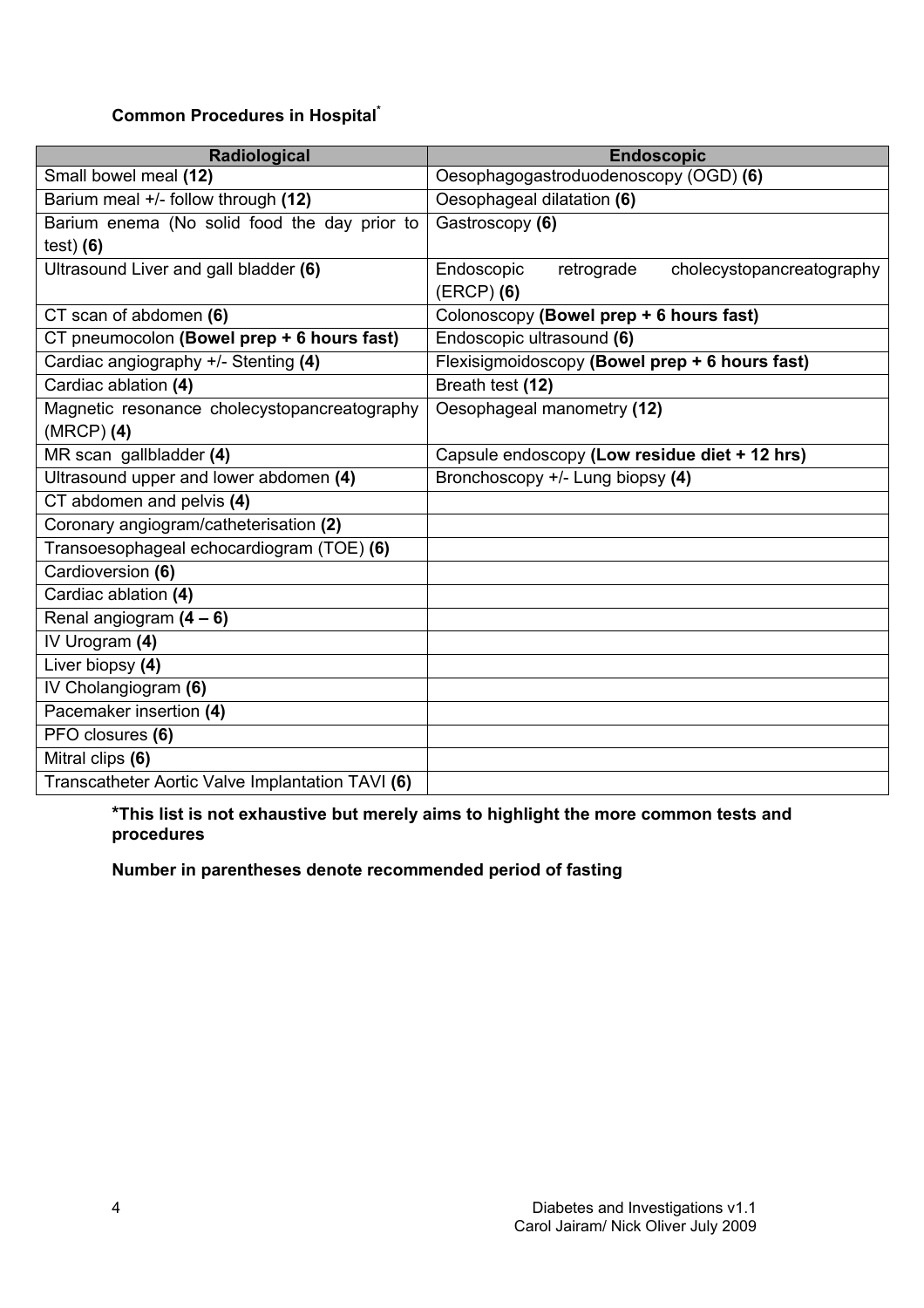# Investigations requiring starvation (fasting)

| <b>Type of diabetes</b>        | <b>Morning List</b>                                                    | <b>Afternoon List</b>                                      |
|--------------------------------|------------------------------------------------------------------------|------------------------------------------------------------|
| Diet-controlled                | Usual diet to be eaten the day                                         | Light breakfast on the morning of                          |
|                                | before.                                                                | procedure.                                                 |
|                                | Fast begins at $24:00$ hrs - may                                       | Fast begins after breakfast.                               |
|                                | have water.                                                            | Resume<br>normal<br>diet<br>post-                          |
|                                | Nil by mouth after 7:00 hrs.                                           | procedure.                                                 |
|                                | Resume diet post-procedure.                                            |                                                            |
| <b>Tablet-controlled</b>       | Usual diet and tablets to be eaten                                     | Usual diet to be eaten the day                             |
|                                | the day before.                                                        | before.                                                    |
|                                | Fast begins at 24:00 hrs.                                              | Take morning tablets with breakfast                        |
|                                | Omit morning tablets to reduce                                         | Fast begins after breakfast                                |
|                                | risk of hypoglycaemia during the                                       | Omit midday/ lunch tablets<br>to                           |
|                                | procedure.                                                             | reduce risk of hypoglycaemia during                        |
|                                | Resume regular oral agents post-<br>procedure<br>eating<br>once<br>and | the procedure.<br>Resume regular oral agents and diet      |
|                                | drinking.                                                              | post-procedure.                                            |
| Insulin-treated:               | Fast begins at 24:00 hrs.                                              | Fast begins after a light breakfast.                       |
| Type 1                         | Omit morning insulin.                                                  |                                                            |
| Type2                          | Once eating and drinking:                                              |                                                            |
| OHAs = Oral hypoglycaemic      |                                                                        |                                                            |
| agents                         | Once daily insulin+/- OHAs                                             | Once daily insulin+/- OHAs                                 |
| NB. Basal insulins include:    | Give 2/3 morning dose of insulin if                                    | Give $\frac{1}{2}$ dose morning insulin with               |
| Lantus                         | before midday.                                                         | breakfast.                                                 |
| Levemir                        | <b>OR</b>                                                              | Fast commences after breakfast.                            |
| Insulatard                     | Give 1/3 dose of insulin if after                                      |                                                            |
| Humulin I                      | midday.                                                                |                                                            |
| Must never be omitted in the   |                                                                        |                                                            |
| patient with Type 1 diabetes.  | <b>Twice daily insulin</b>                                             | Twice daily insulin                                        |
| Short-acting insulins include: | Give 2/3 morning dose of insulin if                                    | Give $\frac{1}{2}$ dose morning insulin with<br>breakfast. |
| Humalog                        | before midday.<br>OR.                                                  | Fast commences after breakfast.                            |
| Novorapid                      | Give 1/3 morning dose of insulin if                                    | Resume regular treatment post-                             |
| Humulin S                      | after midday.                                                          | procedure with evening meal.                               |
| Actrapid                       | Give regular insulin with evening                                      |                                                            |
|                                | meal.                                                                  |                                                            |
|                                |                                                                        |                                                            |
|                                | <b>Basal-bolus regime</b>                                              | <b>Basal-bolus regime</b>                                  |
|                                | Omit morning dose of short-acting                                      | short-acting<br>Give<br>insulin<br>with                    |
|                                | insulin but continue with same                                         | breakfast and continue with long-                          |
|                                | dose of long-acting insulin either                                     | acting insulin as per normal regime.                       |
|                                | the night before or on the morning                                     | Omit lunchtime dose of short-acting                        |
|                                | of the procedure.                                                      | insulin.                                                   |
|                                | Once eating and drinking resume                                        | Once eating and drinking resume                            |
|                                | next dose of short-acting insulin                                      | next dose of short-acting insulin                          |
|                                | post-procedure.                                                        | post-procedure.                                            |
|                                |                                                                        |                                                            |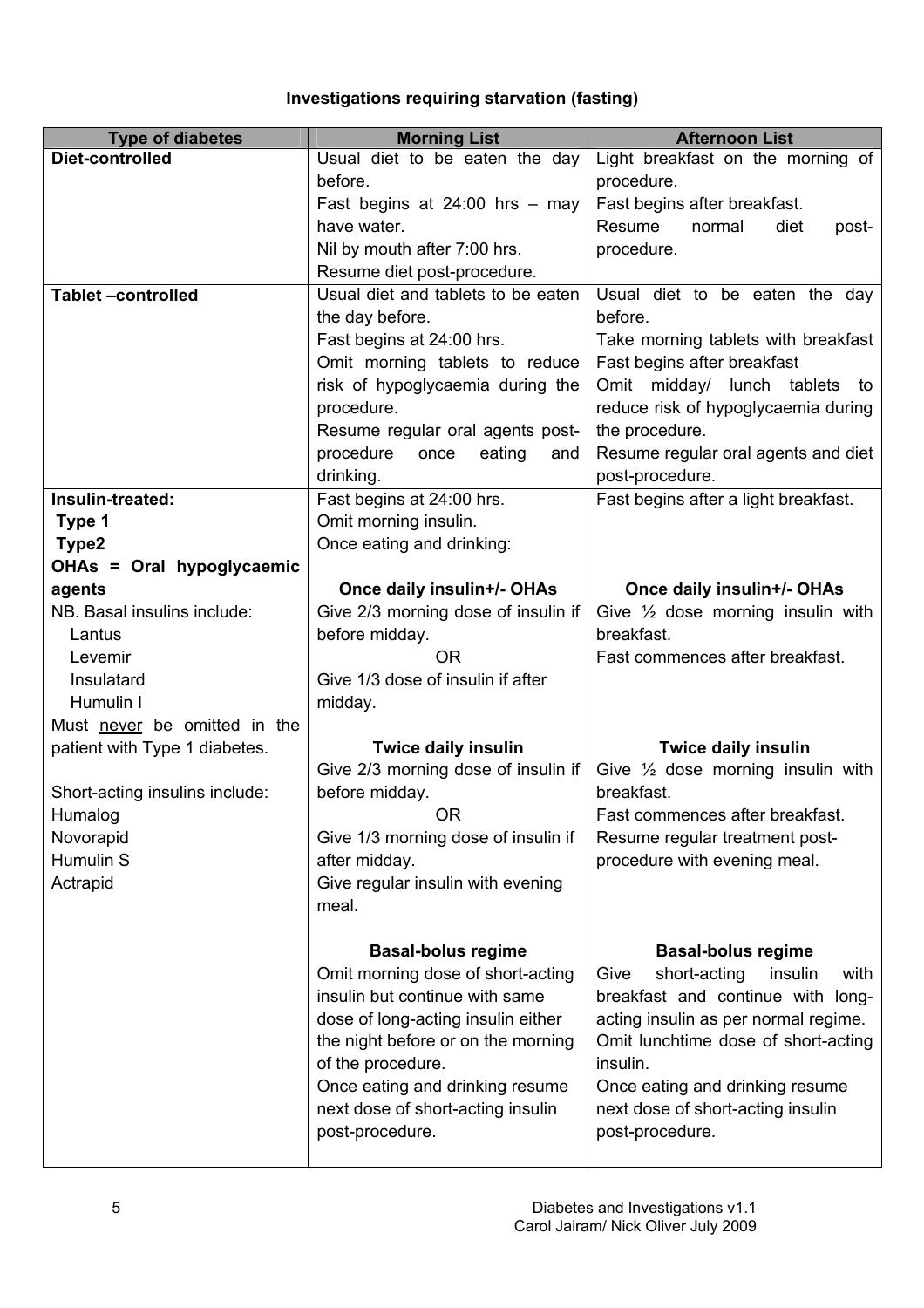# Investigations requiring purgatives/low residue diet

| 2 days before procedure - Low residue diet     |                                    |
|------------------------------------------------|------------------------------------|
| 1 day before procedure - Low residue breakfast |                                    |
|                                                | Bowel prep to commence @ 12:00 hrs |
|                                                | Clear fluids all day               |

## Day of procedure

| <b>Type of diabetes</b>        | <b>Morning List</b>                                                                                                                                                                                                                                                                                | <b>Afternoon List</b>                                                                                                                                                                                                                                                                                                                                                                     |
|--------------------------------|----------------------------------------------------------------------------------------------------------------------------------------------------------------------------------------------------------------------------------------------------------------------------------------------------|-------------------------------------------------------------------------------------------------------------------------------------------------------------------------------------------------------------------------------------------------------------------------------------------------------------------------------------------------------------------------------------------|
| Diet-controlled                | without<br>Prepare<br>for<br>patient<br>as                                                                                                                                                                                                                                                         | Prepare as for patient without diabetes                                                                                                                                                                                                                                                                                                                                                   |
|                                | diabetes                                                                                                                                                                                                                                                                                           |                                                                                                                                                                                                                                                                                                                                                                                           |
|                                |                                                                                                                                                                                                                                                                                                    |                                                                                                                                                                                                                                                                                                                                                                                           |
| <b>Tablet -controlled</b>      | Usual tablets to be taken the day<br>before.                                                                                                                                                                                                                                                       | Clear fluids on the morning of the                                                                                                                                                                                                                                                                                                                                                        |
|                                |                                                                                                                                                                                                                                                                                                    | procedure.                                                                                                                                                                                                                                                                                                                                                                                |
|                                | Fast begins at 24:00 hrs.<br>Omit morning tablets on day of                                                                                                                                                                                                                                        | Give morning tablets<br>Fast begins at 7:00 hrs.                                                                                                                                                                                                                                                                                                                                          |
|                                | procedure.                                                                                                                                                                                                                                                                                         | Omit any tablets at lunchtime to reduce                                                                                                                                                                                                                                                                                                                                                   |
|                                | Resume regular oral agents once                                                                                                                                                                                                                                                                    | risk of hypoglycaemia during<br>the                                                                                                                                                                                                                                                                                                                                                       |
|                                | eating and drinking.                                                                                                                                                                                                                                                                               | procedure.                                                                                                                                                                                                                                                                                                                                                                                |
|                                |                                                                                                                                                                                                                                                                                                    | Resume regular oral agents once eating                                                                                                                                                                                                                                                                                                                                                    |
|                                |                                                                                                                                                                                                                                                                                                    | and drinking                                                                                                                                                                                                                                                                                                                                                                              |
| Insulin-treated:               | Continue on same dose of insulin on                                                                                                                                                                                                                                                                | Continue on same dose of insulin on                                                                                                                                                                                                                                                                                                                                                       |
| Type 1                         | the day before the procedure and                                                                                                                                                                                                                                                                   | the day before the procedure and whilst                                                                                                                                                                                                                                                                                                                                                   |
| Type2                          | whilst on low residue diet.                                                                                                                                                                                                                                                                        | on low residue diet.                                                                                                                                                                                                                                                                                                                                                                      |
| OHAs = Oral hypoglycaemic      |                                                                                                                                                                                                                                                                                                    |                                                                                                                                                                                                                                                                                                                                                                                           |
| agents                         | Once daily insulin +/- OHAs                                                                                                                                                                                                                                                                        | Once daily insulin+/- OHAs                                                                                                                                                                                                                                                                                                                                                                |
| NB. Basal insulins include:    | Omit dose of insulin and OHAs on day                                                                                                                                                                                                                                                               | Take 1/2 dose of insulin on day of                                                                                                                                                                                                                                                                                                                                                        |
| Lantus                         | of procedure.                                                                                                                                                                                                                                                                                      | procedure. Omit OHAs.                                                                                                                                                                                                                                                                                                                                                                     |
| Levemir                        |                                                                                                                                                                                                                                                                                                    |                                                                                                                                                                                                                                                                                                                                                                                           |
| Insulatard                     | <b>Twice daily insulin</b>                                                                                                                                                                                                                                                                         | <b>Twice daily insulin</b>                                                                                                                                                                                                                                                                                                                                                                |
| Humulin I                      | Omit morning insulin on the day of the                                                                                                                                                                                                                                                             | Give $\frac{1}{2}$ morning dose of insulin with                                                                                                                                                                                                                                                                                                                                           |
| Must never be omitted in the   | procedure.                                                                                                                                                                                                                                                                                         | clear fluids containing calories.                                                                                                                                                                                                                                                                                                                                                         |
| patient with Type 1 diabetes.  | Give 2/3 morning dose of insulin if                                                                                                                                                                                                                                                                | Fast begins after 7:00 hrs                                                                                                                                                                                                                                                                                                                                                                |
|                                | eating and drinking before midday.                                                                                                                                                                                                                                                                 | After procedure, give normal dose of                                                                                                                                                                                                                                                                                                                                                      |
| Short-acting insulins include: | Give 1/3 morning dose of insulin if                                                                                                                                                                                                                                                                | insulin with evening meal.                                                                                                                                                                                                                                                                                                                                                                |
| Humalog                        | eating and drinking after midday.                                                                                                                                                                                                                                                                  |                                                                                                                                                                                                                                                                                                                                                                                           |
| Novorapid                      |                                                                                                                                                                                                                                                                                                    |                                                                                                                                                                                                                                                                                                                                                                                           |
| Humulin S                      | <b>Basal-bolus regime</b>                                                                                                                                                                                                                                                                          | <b>Basal-bolus regime</b>                                                                                                                                                                                                                                                                                                                                                                 |
| Actrapid                       | Continue on normal insulin regime on                                                                                                                                                                                                                                                               | Continue on normal insulin regime on                                                                                                                                                                                                                                                                                                                                                      |
|                                | the day before procedure and whilst                                                                                                                                                                                                                                                                | the day before procedure and whilst on                                                                                                                                                                                                                                                                                                                                                    |
|                                |                                                                                                                                                                                                                                                                                                    |                                                                                                                                                                                                                                                                                                                                                                                           |
|                                |                                                                                                                                                                                                                                                                                                    |                                                                                                                                                                                                                                                                                                                                                                                           |
|                                |                                                                                                                                                                                                                                                                                                    |                                                                                                                                                                                                                                                                                                                                                                                           |
|                                |                                                                                                                                                                                                                                                                                                    |                                                                                                                                                                                                                                                                                                                                                                                           |
|                                |                                                                                                                                                                                                                                                                                                    |                                                                                                                                                                                                                                                                                                                                                                                           |
|                                |                                                                                                                                                                                                                                                                                                    |                                                                                                                                                                                                                                                                                                                                                                                           |
|                                |                                                                                                                                                                                                                                                                                                    |                                                                                                                                                                                                                                                                                                                                                                                           |
|                                |                                                                                                                                                                                                                                                                                                    |                                                                                                                                                                                                                                                                                                                                                                                           |
|                                |                                                                                                                                                                                                                                                                                                    |                                                                                                                                                                                                                                                                                                                                                                                           |
|                                |                                                                                                                                                                                                                                                                                                    |                                                                                                                                                                                                                                                                                                                                                                                           |
|                                | on low residue diet.<br>Fast begins at 24:00 hrs<br>On the morning of the procedure, omit<br>short-acting insulin but continue on<br>long-acting insulin which is either<br>taken the night before or in the<br>morning.<br>Once eating and drinking, give normal<br>dose of short-acting insulin. | low residue diet.<br>Continue on clear fluids and bowel<br>prep. Fast begins at 7:00 hrs.<br>On the morning of the procedure, give<br>short-acting insulin and continue on<br>long-acting insulin which is either taken<br>the night before or in the morning<br>Omit lunchtime dose of short-acting<br>insulin.<br>Resume normal doses of afternoon<br>insulin once eating and drinking. |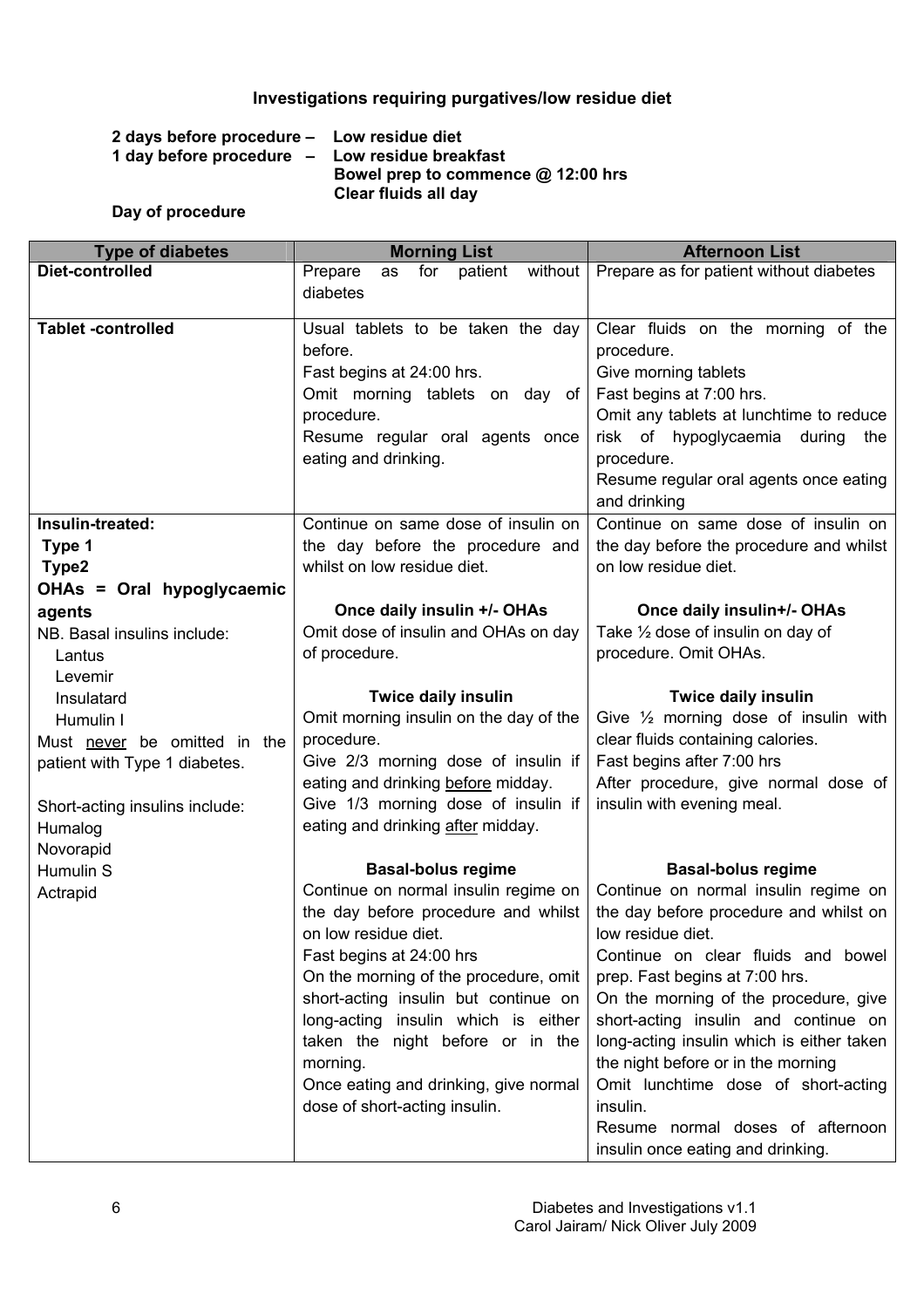## Radiological procedures requiring intravenous contrast

Intravenous contrast may compromise renal function. People with diabetes and established nephropathy are at risk of acute exacerbation of renal function. Contrast-induced renal impairment must be avoided and renal function should be monitored before and after the procedure.

Metformin must be stopped for 48 hours before contrast-enhanced procedure. Renal function should be monitored 48 hours post-procedure and metformin-containing tablets to be resumed only if creatinine is < 150 mmols/l.

See guidelines on IV contrast.

## **Discharge**

It is essential that the patient is warned of the possibility of delayed hypoglycaemia. Revise treatment of hypoglycaemia with patient prior to discharge:

If symptomatic (dizzy, sweaty, shaky), take fast-acting sugar eg. 2 - 3 teaspoons of sugar, 4 glucose tablets or 1/2 glass of Lucozade. This should be followed by a starchy snack within 10 minutes. Patients should also be advised to test more frequently in the subsequent 24 hours.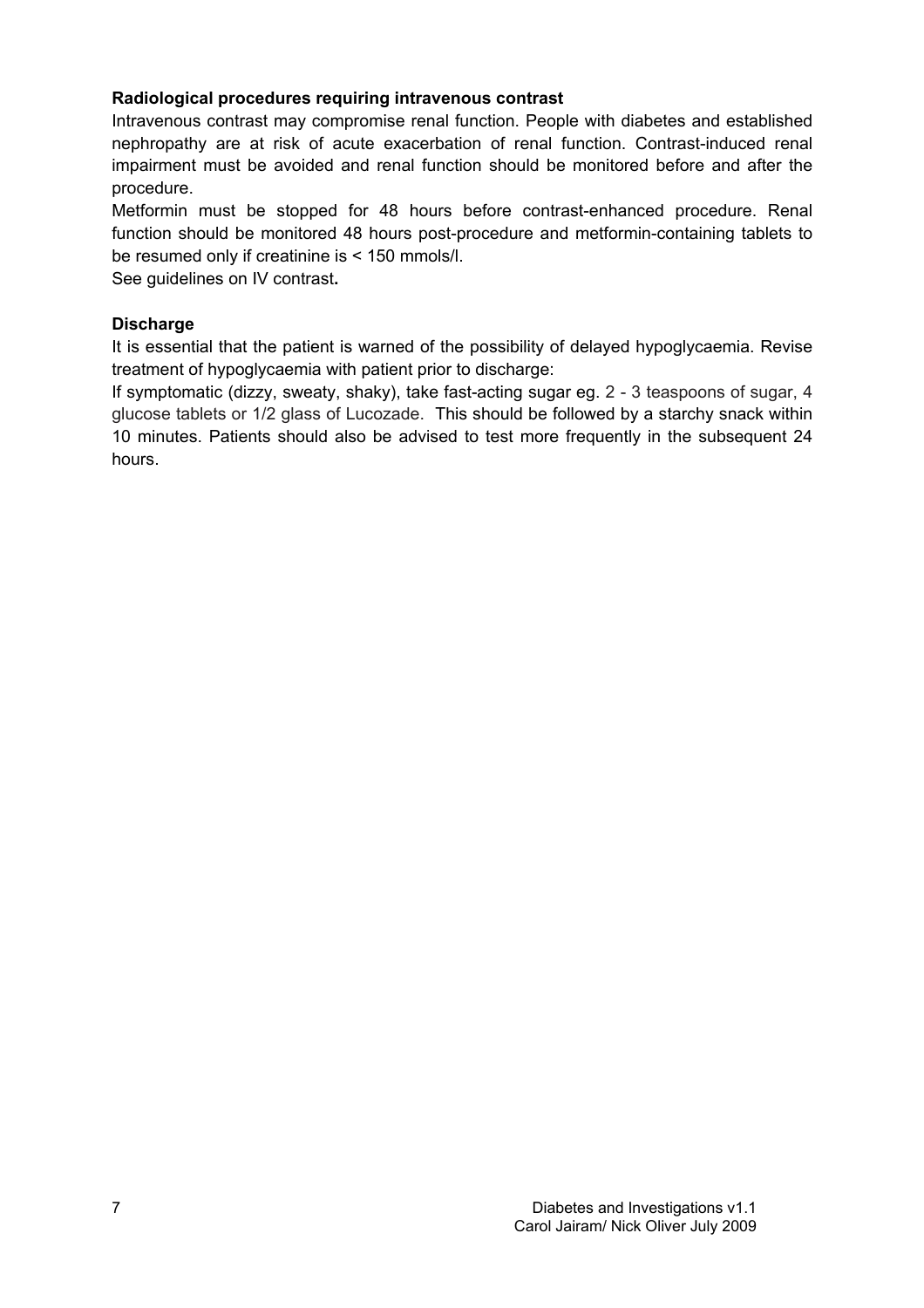#### Admin Info

## 6) IMPLEMENTATION

| Training required for staff          | No |
|--------------------------------------|----|
| If yes, who will provide training    |    |
| When will training be provided?      |    |
| Date for implementation of guideline |    |
| <b>7) MONITODING / ALIDIT</b>        |    |

## 7) MONITORING / AUDIT

| When will this guideline be audited?                 | 1/1/2011                                       |
|------------------------------------------------------|------------------------------------------------|
| Who will be responsible for auditing this guideline? | Dr. Jonathan Valabhji, Clinical Lead, Diabetes |
| Are there any other specific recommendations for     |                                                |
| audit?                                               |                                                |
| $\mathbf{a}$ DEVIEM                                  |                                                |

## 8) REVIEW

| When will this guideline be reviewed?                                              | <b>June 2013</b><br><b>Nick Oliver</b> |
|------------------------------------------------------------------------------------|----------------------------------------|
| Please indicate frequency of review:                                               | 3 yearly                               |
| As a guide:                                                                        |                                        |
| Drug related guidance should be reviewed<br>every 2 years                          |                                        |
| Therapy related guidance should be reviewed<br>$\epsilon$<br>every 5 years         |                                        |
| Clinical treatment guidance should be<br>$\bullet$<br>reviewed every $3 - 5$ years |                                        |
| Date of next review                                                                | <b>June 2013</b>                       |

# 10) GUIDELINE DETAIL

| Start Date:                         |                                             |  |
|-------------------------------------|---------------------------------------------|--|
| (date of final)<br>approval by CPG) |                                             |  |
| Dates approved by:                  | Divisional Guidelines Group (if applicable) |  |
|                                     | <b>CPG1 Guidelines Committee</b>            |  |